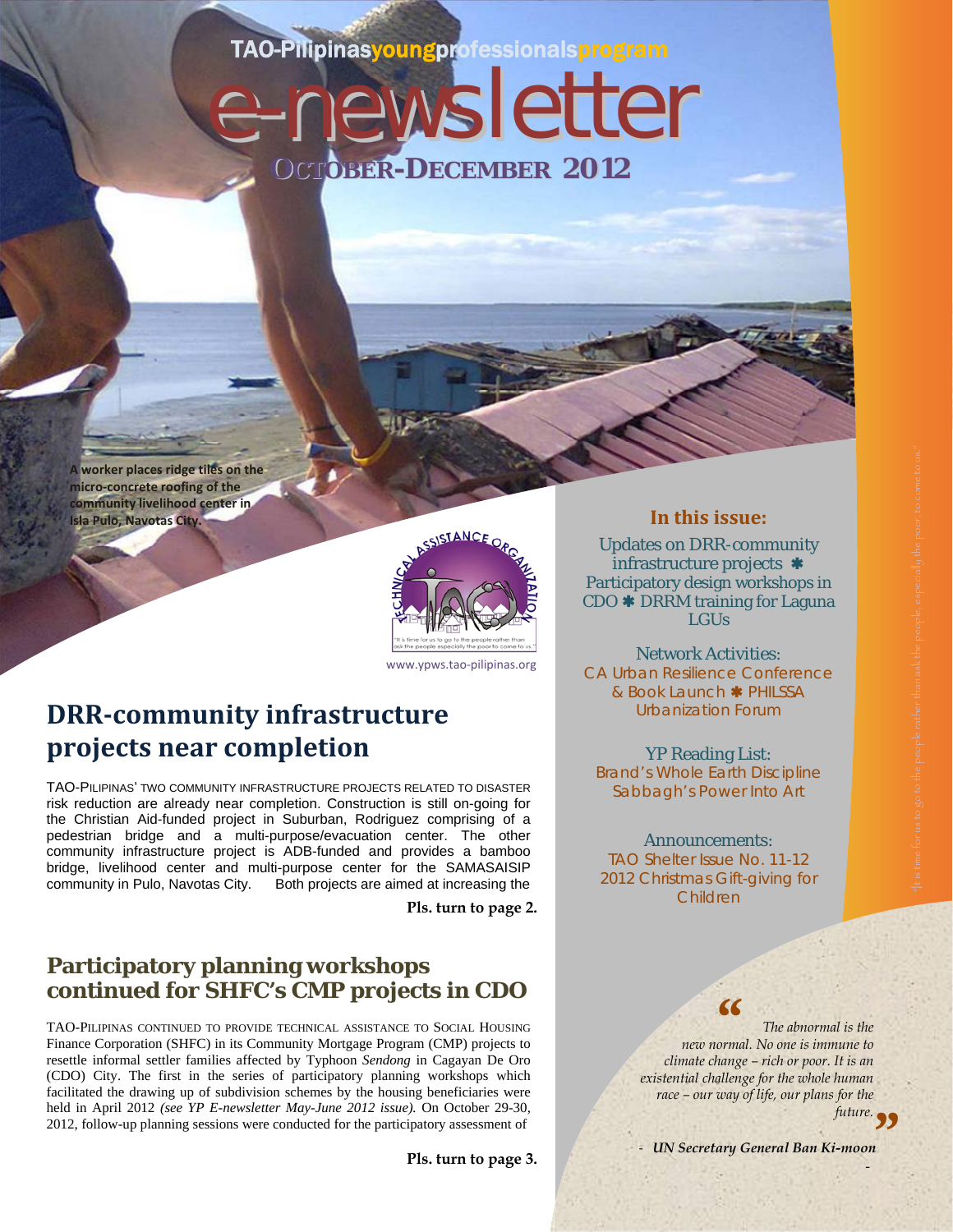# DRR... (From page 1)

communities' disaster resilience and reducing their vulnerabilities through the provision of disaster-resilient community infrastructures. Community involvement in construction management and use of alternative building materials have been integrated in the projects.

The accompanying photos in this page show the construction progress that has been made so far. Expected full completion of the projects is by the end of the year.

## **Livelihood Center in Pulo, Navotas**





*Top: The elevated livelihood center will store supplies of rice and fishing nets; Workers construct the framing for the installation of micro-concrete roofing (MCR) Bottom: Architect Cesar Aris of FDUP supervises the laying of MCR tiles.*

## **Bamboo Walkway in Pulo, Navotas**



*Constructed over the earth dike and over 300 meters long so far, the bamboo bridge was elevated up to 3 meters high for Pulo residents to safely cross during high tides.* 



*Left: SAMASAISIP community members, mostly fisher folks, drive bamboo poles into the fishpond; Right: Bamboo poles form a ramp to reach the elevated walkway.* 



*Foundations have been set for the new multi-purpose center with the existing community center being dismantled at the background.*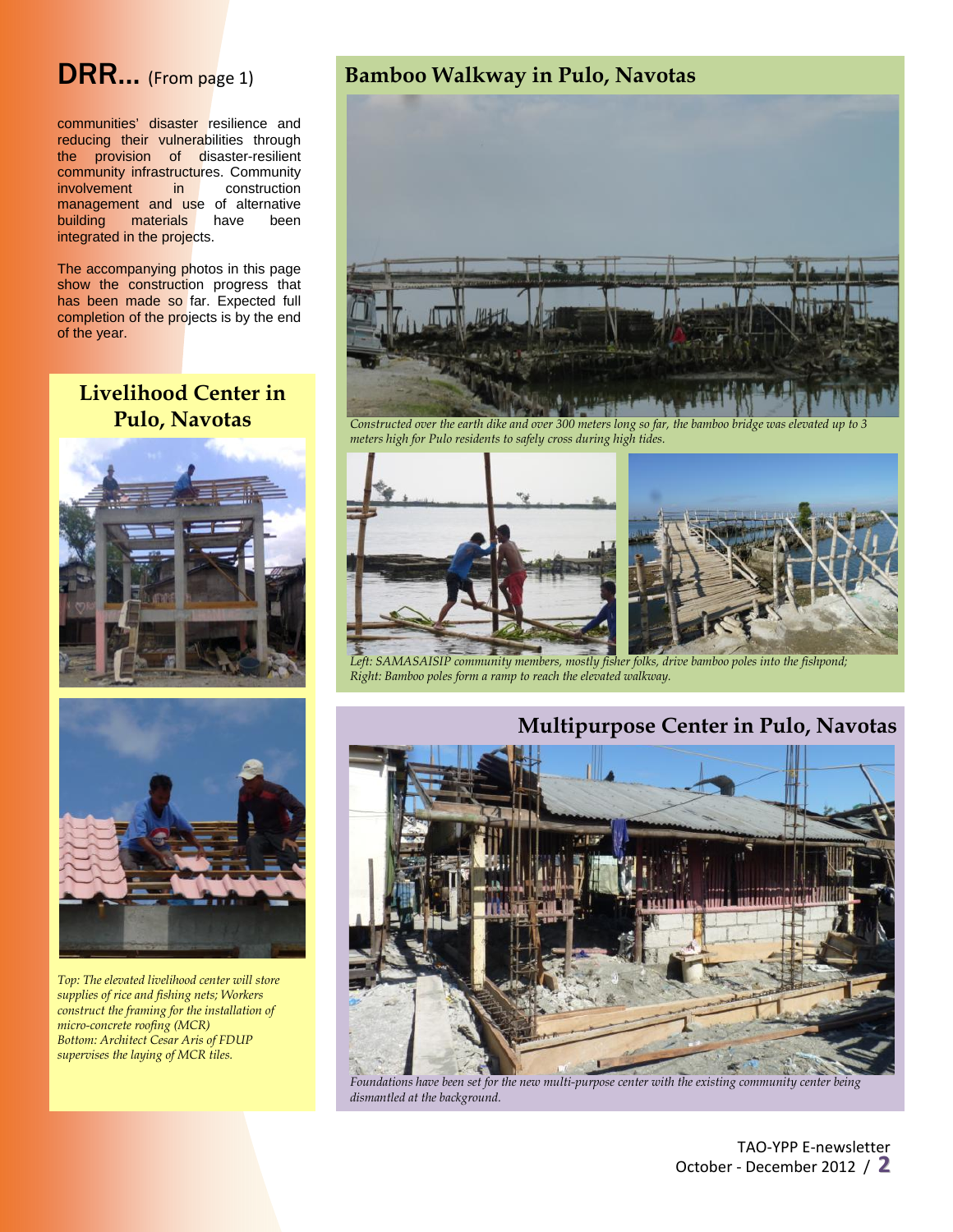## **Pedestrian Bridge in Suburban, Rodriguez**



*Top: Steel reinforcements for the concrete bridge to ensure earthquake-resilience. Bottom: The completed pedestrian bridge that connects Phase 1A and Phase 1B of Suburban; at left of the concrete bridge is the existing metal bridge that residents have been using to cross the area.* 



**Multipurpose-Evacuation Center in Suburban, Rodriguez** 



*Top: The multipurpose center was built just behind the Suburban covered court that serves also as temporary evacuation center for the community. Bottom: Wood-wool cement boards are used for the walls.* 

# Participatory planning... (From page 1)

subdivision plans in three project areas: Balubal (Medalla Phase 1 and Phase 2), Lumbia (Villeview), and Indahag (CONHAI).

The proposed subdivision plans were reviewed based on topographical conditions of the site, compliance to Batas Pambansa 220 minimum standards, and MGB hazard assessment report findings and recommendations. The participants, about thirty community representatives together with their CMP mobilizers and engineer-consultants, were grouped according to their project areas to assess the plans and propose changes if needed.

Prior to the participatory assessments, the community groups were oriented by TAO-Pilipinas on reading technical plans and on BP 220 planning standards for them to understand the subdivision plans they were to assess. Technical inputs from CDO City Planning and Development Officer Engr. Alfredo Nambatac (on development permit requirements) and SHFC consultant Engr. Toto Bañares (on estimated costs for site development works) also guided the communities' assessment. At the end of the assessment workshop, more plan revisions were recommended by TAO-Pilipinas and the CMP mobilizers were tasked to integrate the changes in order to finalize the subdivisions plans.

On the second day of the planning workshop, the community groups worked on their housing unit designs by using 3D scaled model sets. Each community group came up with two housing design options that their engineers may consider in drawing up the house construction plans. The site development and housing design plans in the three project areas is scheduled to be finalized by December 2012, almost a year after Typhoon *Sendong* struck Cagayan De Oro City. *(Ge Matabang)* 



*Participants during the October 30 planning workshop in Cagayan De Oro City* 



*Community groups assess the proposed subdivision plans for their relocation housing* 

TAO‐YPP E‐newsletter October ‐ December <sup>2012</sup> / **3**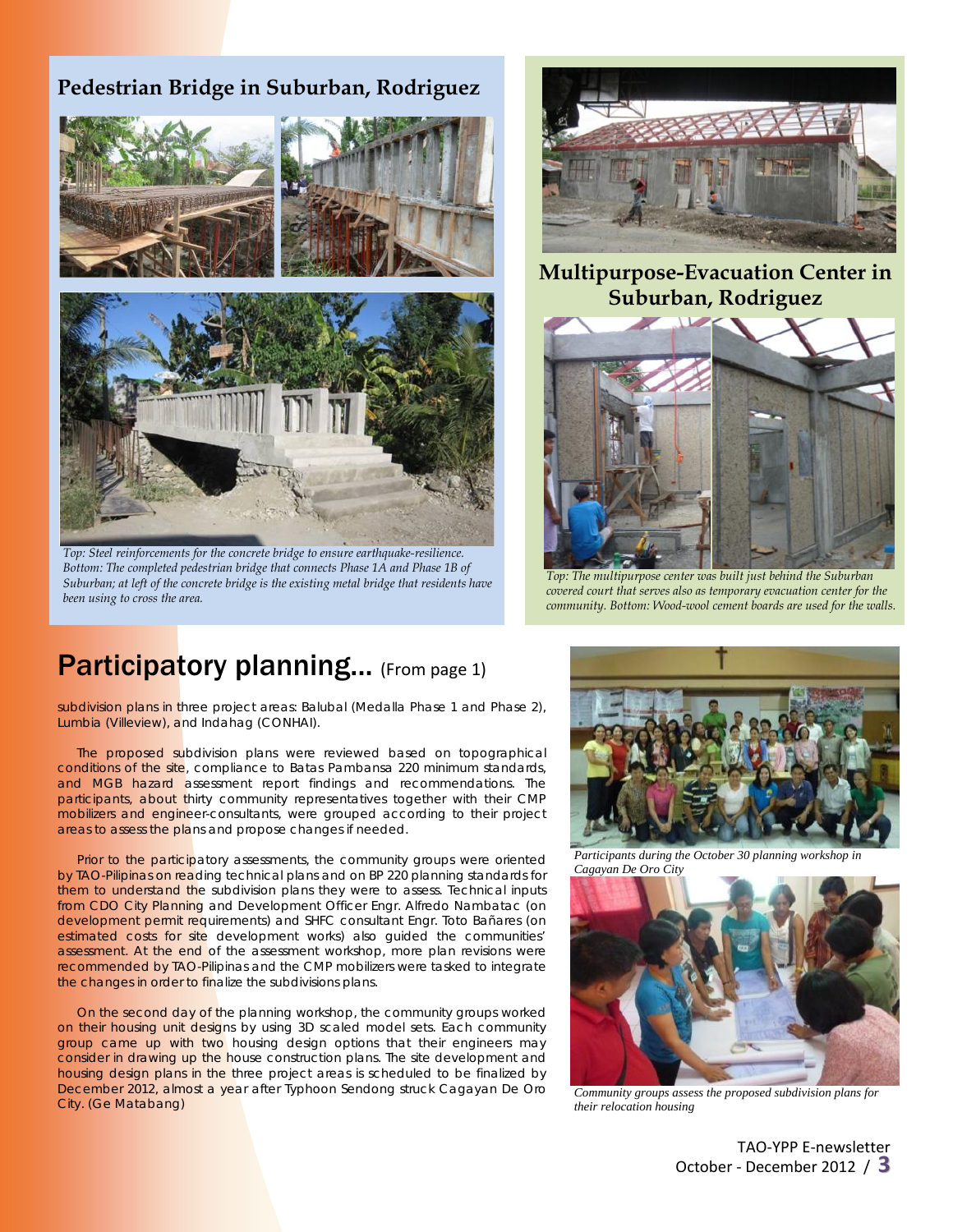# **PHILSSA holds 2nd Urbanization Forum**

The Partnership of Philippine Support Service Agencies, Inc. (PHILSSA), of which TAO-Pilipinas is a member, showcased multistakeholder partnership models aimed to address urbanization concerns during the 2nd Urbanization Forum held on September 26, 2012 at the BSWM Convention Hall in Quezon City. PHILSSA partners nationwide including LGUs, NGOs and POs attended the day-long forum with the theme "Celebrating Partnerships and Innovations Towards Secure and Safe Settlements for All".

The program started with welcome remarks from PHILSSA's Chairperson Ms. Rosemarie Herrera of HealthDev. The keynote address was delivered by DSWD Secretary Corazon Soliman who read President Aquino's message for the forum. In his message, Pres. Aquino commended PHILSSA's initiatives and highlighted the engagement of civil society organizations in social protection through DSWD's "Bantay Gabay, Kaagapay Tulay" program. Social housing and climate change concerns were also emphasized, affirming the need for geohazards studies and livelihood programs in housing for the urban poor sector. Sec. Soliman also announced

**Pls. turn to page 5.**

## **PHILSSA-WFP conducts DRRM training for Laguna LGUs**

PHILSSA, with the support of World Food Program (WFP), conducted a series of training activities on disaster risk management with local government officials of Mabitac and Pila, Laguna as participants. The *Training on Disaster Risk Reduction and Management (DRRM)/Climate Change Adaptation (CCA) Policy Development and Advocacy* were held on November 12-14 (for Mabitac group) and November 14-16 (for Pila group) at the Institute of Social Order (ISO) in Ateneo de Manila University, Quezon City.

The training series is part of the PHILSSA-WFP project, "Capacity-**Building** Support to **Selected** Municipalities in the Province of Laguna on



Disaster Preparedness and Response". The project aims to assist three pilot municipalities in Laguna (Mabitac, Pila, Rizal) in promoting disaster preparedness, climate change adaptation and community resilience initiatives through networking and coordination, training and technical assistance, and monitoring and evaluation.

For the training-workshops, PHILSSA tapped TAO-Pilipinas and SALIGAN (Alternative Legal Assistance Center) as resource persons for technical issues and legal issues, respectively. About thirty participants (composed of SB members, barangay captains, local DRRMC officials, LGUaccredited PO/NGOs) from each of the municipalities attended the 3-day training. *(Ge Matabang)*

# **Christian Aid partners join Urban Resilience Conference-Workshop**

A conference on Urban Resilience organized by Christian Aid (CA) last September 27-28 for its partners was a venue for sharing and reflection on partners' work with urban poor communities. The two-day activity was held at the Eugenio Lopez Center in Antipolo City with the theme *Distilling Lessons by Assessing Strategies and Challenging Assumptions*. Christian Aid aimed to gather these learnings in urban poverty context to feed into a resilient livelihood framework that they are developing, exploring urban complexities to clarify resilience goals, share and assess how current strategies enhance or reduce resilience, and synthesize these resilience lessons and identify imperatives for different urban stakeholders. CA partners that attended the conference came from Luzon, Visayas, and Mindanao.

Starting with an overview by Allan Vera on CA's resilience thinking, he expounded on the Christian Aid definition of resilience being "*the power of individuals and communities to live with dignity, responding successfully to the disasters and risks they face by taking full advantage of the opportunities that they have*". This is based on the idea that in a constrained world complexity, diversity, and uncertainty persists therefore it is important to recognize that our world is changing and there is a need to address future-oriented risks and current needs of the poor; understand, link and coordinate the different actors; and define what resiliency we are building for.

Christian Aid wants to enable the poor to go beyond survival and subsistence by building the resilient livelihoods framework wherein disaster risk reduction and

climate change adaptation are integrated into poverty reduction at various levels -local, national, and global. This is in line with its new strategy ---Partnership for Change --- that set out the goal of building resilient and thriving societies.



After the resilience overview, the Gallery Walk followed to showcase the work of partners. This activity re-acquainted partners with what each is thinking, planning and implementing in the communities. TAO-Pilipinas won the award for best presentation.

Dr. Ana Marie Karaos of JJCICSI followed with a comprehensive overview of Philippine urban poverty situation, the factors and process of urbanization, and the causes for the vulnerabilities of the poor. She closed the presentation by highlighting some prevalent urban contradictions: population growth yet fixed land resources; higher unemployment rates in cities; shrinking space for the urban poor in cities in spite of being providers of cheap labor; increasing risks to urban population on climate change and environmental degradation yet more people (mostly the poor) occupy hazardous places; and the concentration of population increases resilience on "common goods" yet the weak public sector is unable to protect the common good.

The partners' presentations followed the urban poverty situationer divided in three (3) themes spread out over two days: 1) Complexity: Translating Needs and Risk Analysis to Action, 2) Diversity: Partnering Towards Resilience, and 3) Re-

#### **Pls. turn to page 5.**

TAO‐YPP E‐newsletter October ‐ December <sup>2012</sup> / **4**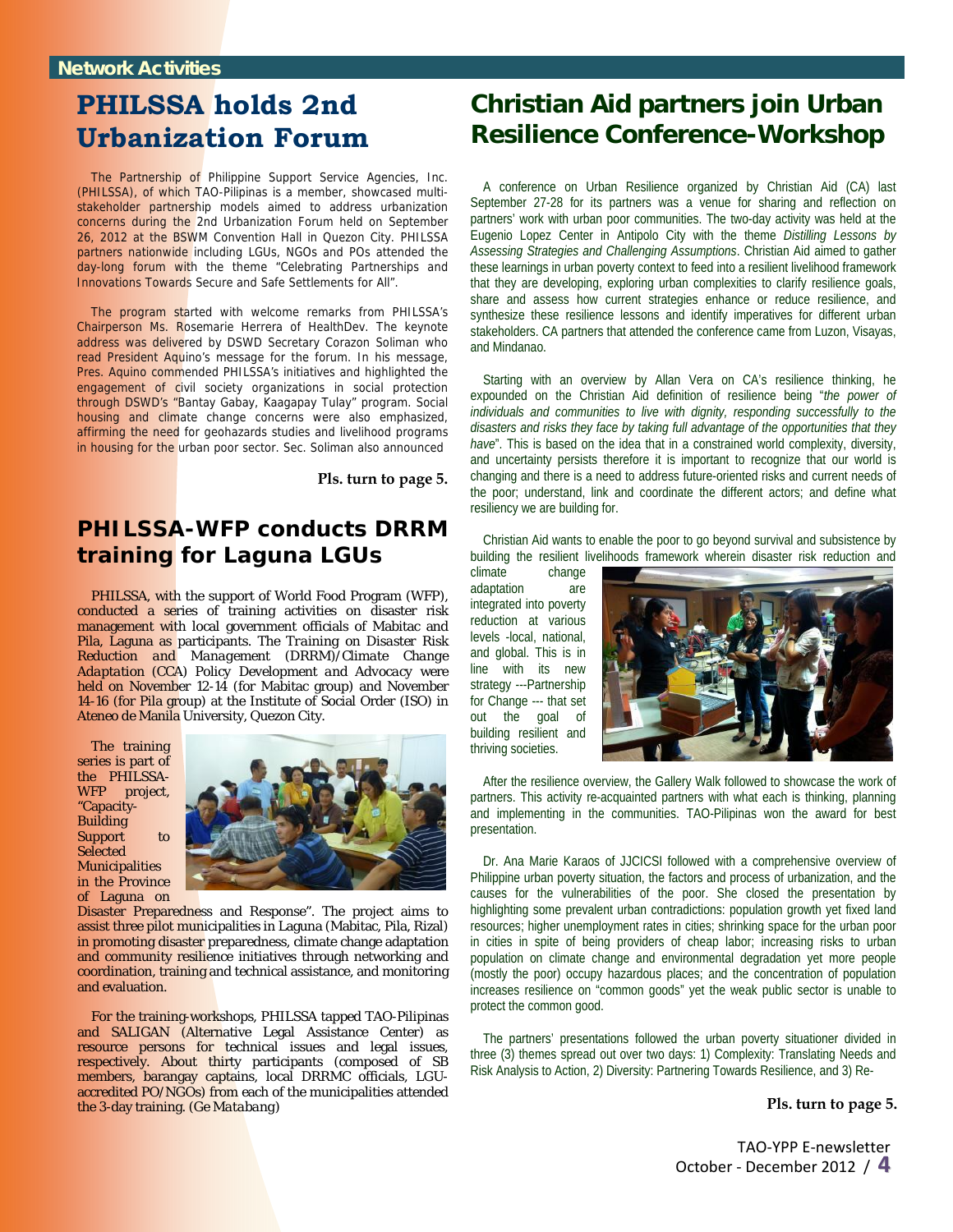# Christian Aid...(From page 4)

Learning Resilience: Re-inventing Strategies. An open forum and workshop followed every theme presentation. This sharing enabled the partners to feedback and/or validate ideas, processes, and methodologies on the urban complexities and also reflecting on their organizations' learning processes.

During the conference, the Ketsana book and video documentation was launched over cocktails-dinner. The book "Resilient Urban Communities: Stories from the Ketsana Rehabilitation Programme" highlighted the

partners' work in post-disaster rehabilitation. TAO-Pilipinas contributed an article on its technical assistance to Barangay Banaba assisted by Center for Disaster **Preparedness** through Buklod-Tao.

Finally on the synthesis, the following processes were affirmed: people-led governance through participation and



effective implementation; advocacy influencing others using bibingka/barbecue approach; networking/partnering by filling the gaps and bonding with like-minded groups and bridging to different sectors and using ecosystem-based approach and with cultural sensitivity; capacity building through legal, DRR, trainor's training, livelihood, psychosocial support; enterprise development to raise financial capacities, employable skills, and diversification of income sources; and enhancing spirituality through values formation and active citizenship.

Multi-level learnings include at the national and global level – having a common agenda and sharing amongst local, national, and international institutions; at the local level – having dialogues and linkages within and among local communities in different sectors and disciplines; and time – consideration of risks and needs and learning institutions including entry and exit strategies.

As a way forward, the group has this to look forward to: more emphasis on gender, capacity-building, building more durable physical capital, better partnering, developing social entrepreneurship, creating leverage and alternatives, reflecting, qualifying strategies and learning, second-lining and replicating, continuous model building, enriching spirituality and finally addressing good governance, partnership and leadership among the groups.

The conference ended in a positive note, affirming the importance of people-led governance, networking/partnering, enterprise development, community organizing, advocacy, capacity-building, and spirituality in building resilient communities. *(Faith Varona)*

## PHILSSA...(From page 4)

that DSWD along with DILG, DPWH and DBM will continue the framework formulated by the late DILG Secretary Jesse Robredo for the PhP50B fund for housing informal settlers in high-risk areas. This news was warmly received by all. A message of support was also given by Mr. Steph Lysaght, Head of the Political Economic Section of the British Embassy. He affirmed the commitment of UK to global development, particularly better housing delivery and urbanization policies through projects with UK aid assistance.

The morning session featured three presentations on Local Partnerships in Governance and Social Service Delivery. The first was a presentation on Davao City Land Use Planning given by Councilor Arnulfo Cabling who is Chair of the Committee on Housing, Urban and Rural Development. Mr. Cabling presented the Davao City experience in formulating their comprehensive land use plans. He stressed the shift from land use planning based on actual use to one that is more science-based. Terrain analysis and geohazard assessments by MGB guided their planning and the protection of aquifer or water recharge areas was prioritized. He also shared some of the challenges to planning, particularly how they resolved conflicting uses of land and how climate change effects have forced affected areas to voluntarily relocate.

Next to present was Mr. Jayson Miranda of Foundation for the Development of the Urban Poor (FDUP) who talked about the Quezon City Social Housing Fund, a revolving city fund for projects for the urban poor and managed by NGOs and CSOs led by FDUP. Mr. Miranda discussed the various committees formed for fund management and project monitoring. He reported that 12 organizations have been supported by the fund for community-driven projects involving security of tenure, community upgrading, and livelihood programs. He also shared the advantages and challenges of a project that offers financing support for communities. The third presentation was given by Ms. Jastene Simon of Foundation for Development Alternatives (FDA). Ms. Simon presented the project on Malabon City Poverty Mapping, a tripartite partnership of FDA, the local government of Malabon, and AIMM (a PO federation in Malabon). She shared how the poverty mapping project was organized and implemented to establish a socio-economic database for city shelter planning and identify the needs of informal settlements in Malabon. Open forum followed the morning session presentations.

In the afternoon session, a dance presentation was staged by the SIKAP Youth Group and a video presentation about the PHILSSA DFID Project was shown. The video highlighted people's participation and showcased experiences of key actors in the projects. Afterwards, a talk about "Opportunities and Challenges in Providing Secure Settlements for Informal Settler Families (ISFs) in Danger Areas" was delivered by Atty. Angel Ojastro III, the Special Assistant to the Secretary of the DILG. Atty. Ojastro outlined the opportunities and challenges for both the government and the urban poor sector in the utilization of the PhP50B fund for housing ISFs in danger areas. He stressed the need to follow the basic premise of immediate bias for the poor and adopt a multi-scheme approach to housing. He also emphasized the need for good models of Medium-Rise housing derived from community-initiated schemes, encouraged POs to keep pushing for engagement with LGUs, and advocated mandatory city shelter planning and greater PO participation in local housing boards. Finally, he reiterated the commitment of DILG under the new Sec. Mar Roxas to continue with the late Sec. Robredo's housing project initiatives. Mr. Jose Morales of UPALL and PHILSSA National Coordinator Mr. Dick Balderrama gave reactions to Mr. Ojastro's presentation. Mr. Balderamma outlined some of the challenges for CSOs to get the most benefit out of the PhP50B housing fund, including the need for preparatory social and technical work, development of financing schemes, and identification of suitable lands.

Dr. Jing Karaos of JJCICSI gave the synthesis of the day's proceedings. She summarized the highlights and learning points in the all the presentations. The final activity in the program was the launching of a new project, the PHILSSA-PEF Partnership on the Fund to Assist Social and Technical Preparations for Social Housing Project, which will be called "FAST Housing". This was followed by the distribution of new publications from PHILSSA. (Ge Matabang)